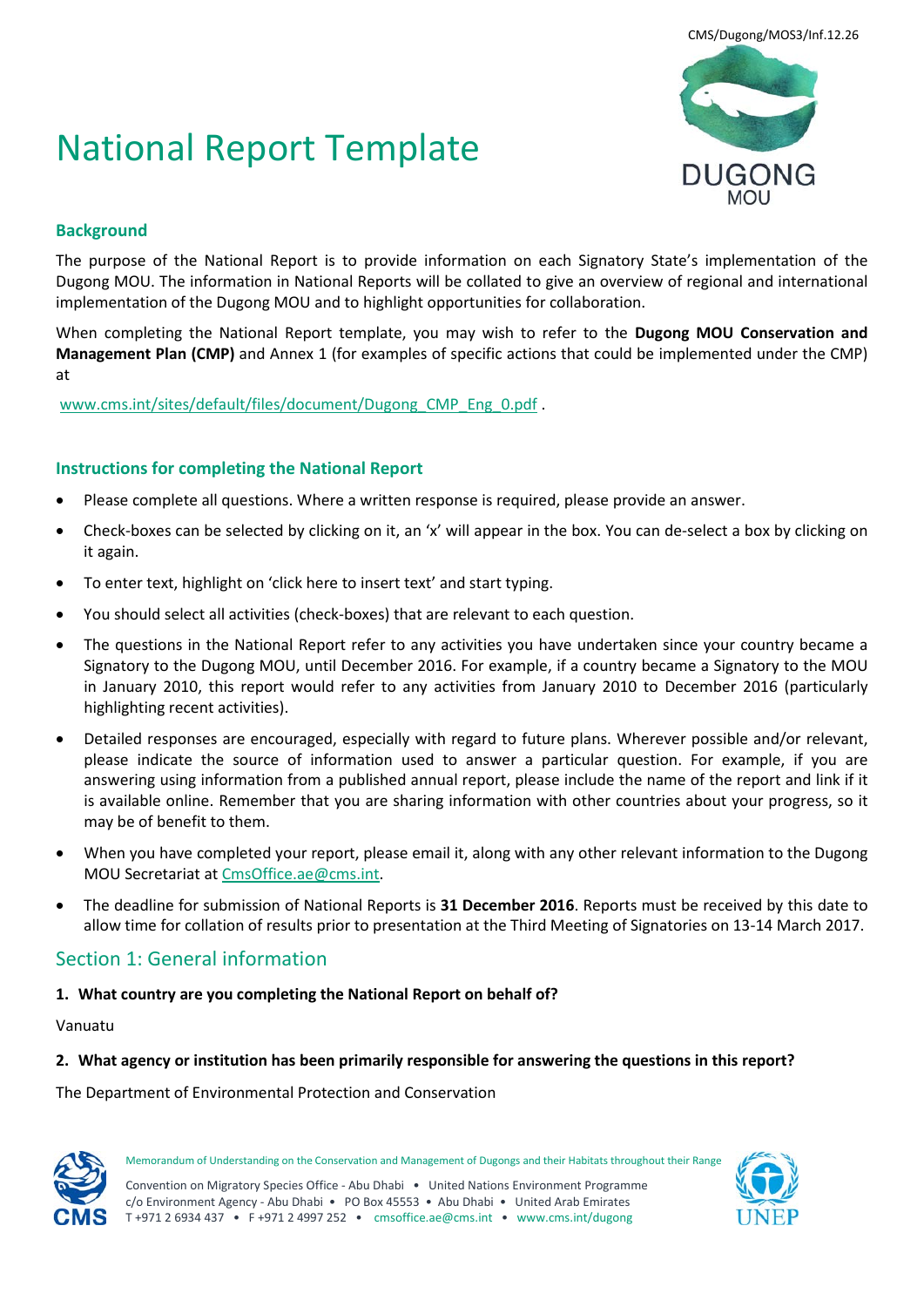#### **3. Please list any other agencies, institutions or non-government organisations that have provided input:**

Vanuatu Fisheries Department, The Vanuatu Environmental Science Society,

- **4. On what date did the Dugong MOU take effect in your country? i.e. what is the start date of activities reported on in this National Report?**
- 4<sup>th</sup> October 2010

#### **5. On what date are you submitting this report?**

21/12/16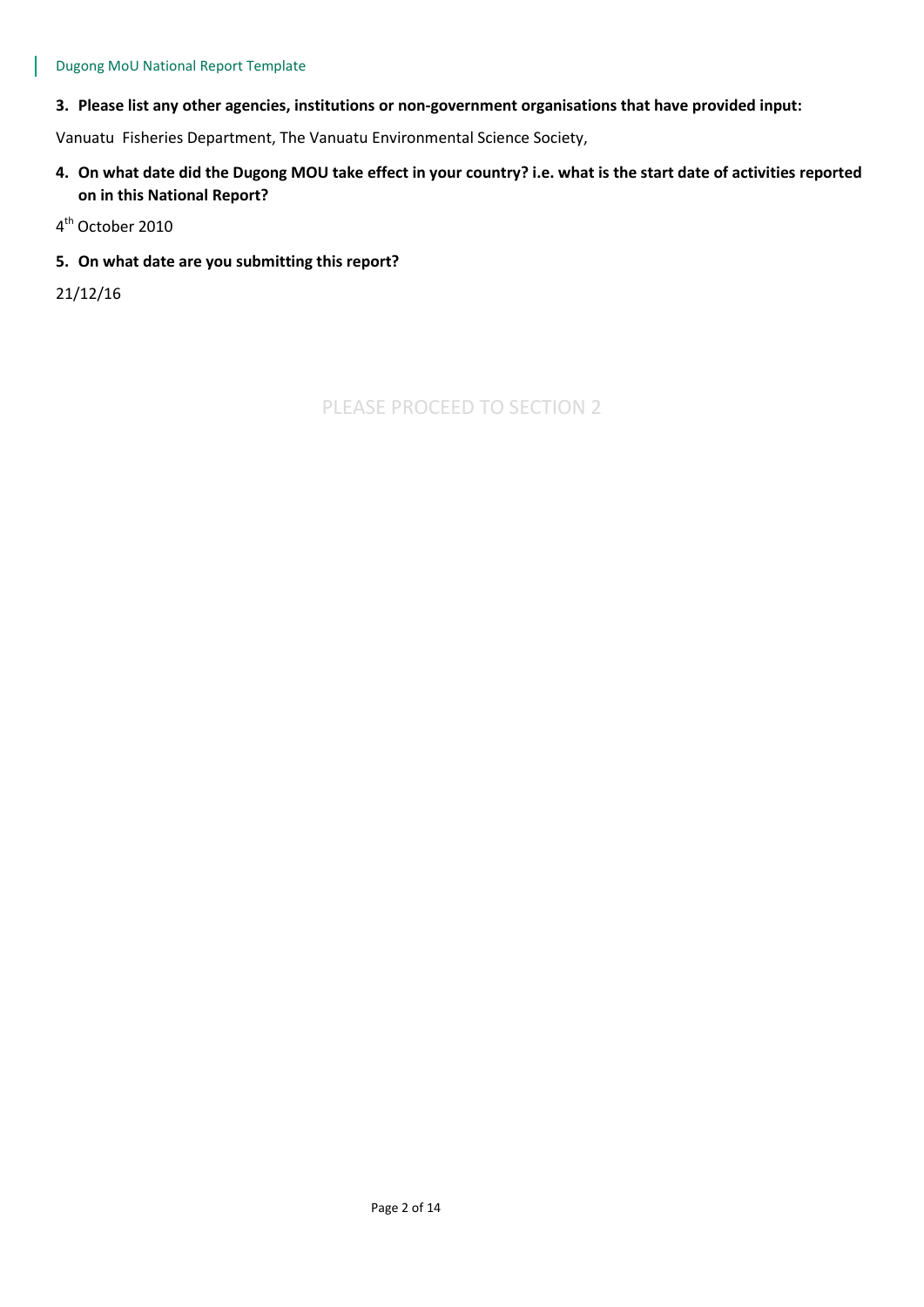# **Section 2: Dugong status**

*Questions in Section 2 address the following objectives and actions of the Dugong MOU Conservation and Management Plan:* 

- *Objective 1: Reduce direct and indirect causes of dugong mortality*
	- o *1.1 Threats facing dugong populations*
	- o *1.2 Dugong mortality in fishing activities*
	- o *1.3 Dugong mortality due to human activities*
	- o *1.4 Illegal Take of Dugongs*
	- o *1.5 Sustainable Use of Dugongs*
	- *Objective 8. Improve legal protection of dugongs and their habitats*
		- o *8.2 Legal protection*
- **6. Which of the following has your country done to identify, assess and evaluate the threats to dugong populations?**

Established baseline data collection and monitoring programmes to gather information on the nature and magnitude of threats.

Regularly updated existing data on threats to dugong populations and their habitats.

 $\boxtimes$ Determined those populations affected by traditional subsistence and customary use, incidental capture in fisheries, and other sources of mortality.

Conducted socio-economic studies among communities that interact with dugongs and their habitats.

Other, please describe: Click here to enter text.

#### **7. Has your country undertaken measures to address these threats to dugongs?**

Yes *(please continue to question 8.)*

No *(please continue to question 9.)*

#### **8. What kind of measures has your country undertaken to address these threats?**

Dugongs are protected under the Fisheries Act No 10 2014 and permits are required for custom use.

# **9. Which of the following has your country done to reduce the incidental capture and mortality of dugongs as a result of fishing activities (i.e. bycatch of dugongs)?**

 $\boxtimes$ Developed and used gear, devices and techniques to minimise incidental capture of dugongs in artisanal and commercial fisheries, such as the use of alternative gears and spatial closures.

Limited or controlled the use of gears known to be harmful to dugongs throughout the range of dugong.

Developed procedures and extension programmes to promote implementation of these measures.

Exchanged information and, upon request, provided technical assistance to Signatory and cooperating States to promote these activities.

 $\Box$ Liaised and coordinated with fishing industries, fisheries management organisations and community groups to develop and implement activities that reduce the incidental capture and mortality of dugongs.

 $\Box$  Developed and implemented net retention and recycling schemes to minimise the disposal of fishing gear at sea and on beaches.

**Provided and ensured the use of onshore facilities for the disposal of ship-borne waste.** 

Other, please describe: Click here to enter text.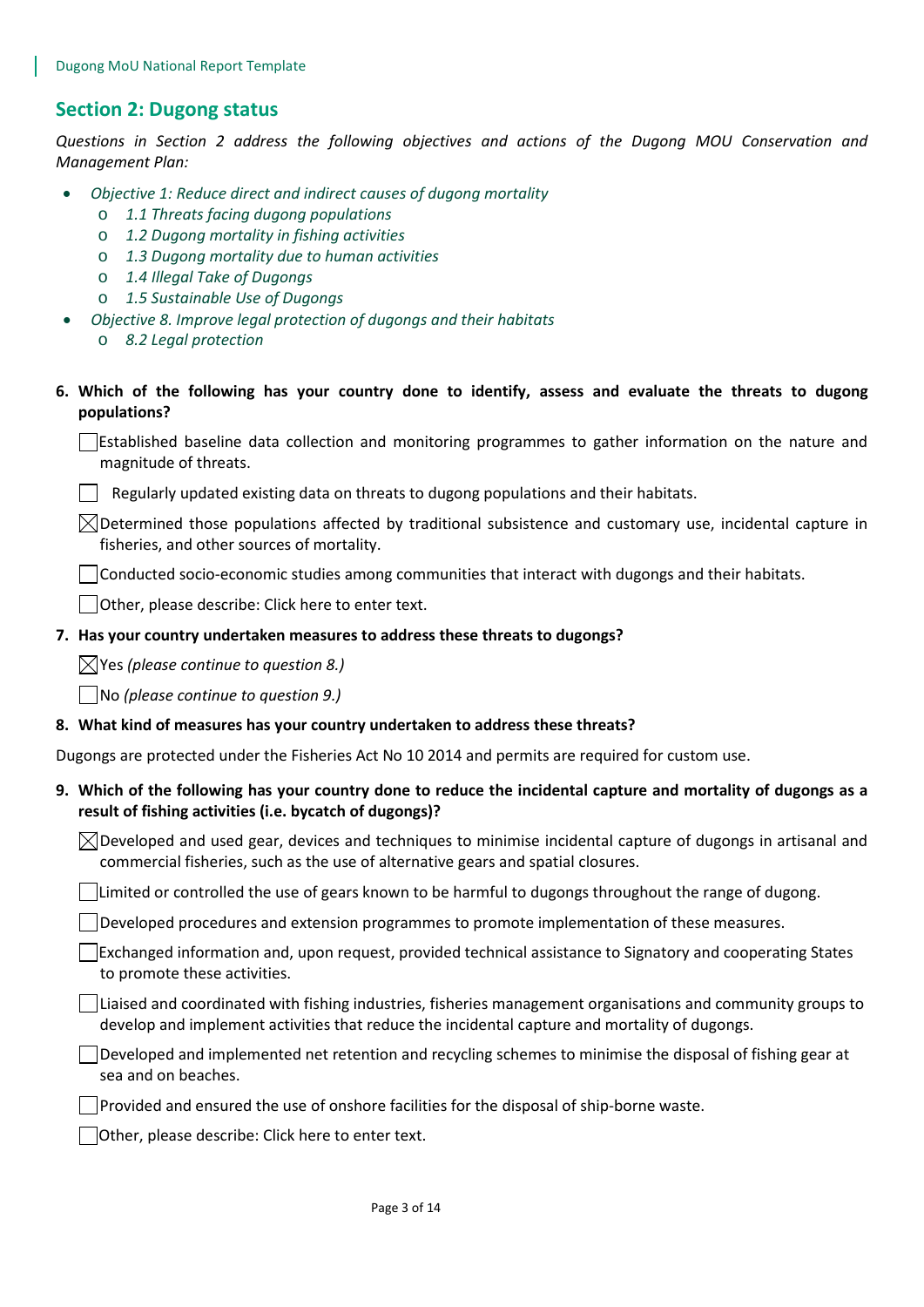# **10. Which of the following has your country done to reduce the incidental mortality of dugongs from other anthropogenic (human) activities?**

 $\boxtimes$  Assessed the level, location and impact of anthropogenic impacts on dugongs at ecologically relevant scales.

Reduced, as much as possible, all other human impacts on dugongs and their habitats in areas that sustain subsistence and/or customary use of dugongs.

 $\Box$ Established appropriate management programmes to ensure that anthropogenic impacts are addressed, taking account of the temporal and spatial variability of dugong reproductive rates and other impacts on the species in a precautionary manner.

Other, please describe: Click here to enter text.

# **11. Has your country undertaken actions to reduce and/or prevent the illegal take of dugongs?**

Yes *(please continue to question 12.)*

No *(please continue to question 13.)*

#### **12.What has your country done to prevent the illegal take of dugongs?**

Dugongs in Vanuatu are protected under the Fisheries Act No 10 2014. Fisheries extentions officers are trained in the law. Vanua Tai resourse monitors network (co-ordinated by Wan Smol Bag) are aware of the law and make awareness within the communities.

#### **13. Is customary and/or subsistence use of dugongs allowed in your country?**

Yes *(please continue to question 14.)*

No *(please continue to question 15.)*

# **14.What has your country done to ensure that customary and/or subsistence use of dugongs is sustainable?**

The use of dugongs only allowed if required for traditional ceremonial purposes. Any person wishing to take a dugongs is required to obtain a permit form the Director of the Vanautu Fishereies Department at least 14 days prior to taking a dugong and the permit may be restricted by Size, age, sex, numbers, method of taking of dugongs and the provision of relevant data regarding dugong taking.

#### **15.Are dugongs and/or their habitats granted legal protection in your country?**

Yes *(please continue to question 16.)*

No *(please continue to question 17.)*

#### **16.What kind of legal protection are dugongs and/or their habitats granted and what measures has your country developed to review and, where necessary, strengthen legal protection of dugongs and their habitats?**

All of the Vanautu EEZ is designated a marine mammal sanctuary under the Fisheries Act No. 10 2014. It states:

Protection measure

(1) A person must not kill, harm, harass, take or move a marine mammal in the Vanuatu Marine Mammals Sanctuary.

(2) A person must not:

(a) possess, hold in captivity or restrict the movement of any marine mammal in the Vanuatu Marine Mammals Sanctuary; or

(b) possess a part of a marine mammal, or a product produced from a marine mammal, taken in the Vanuatu Marine Mammals Sanctuary.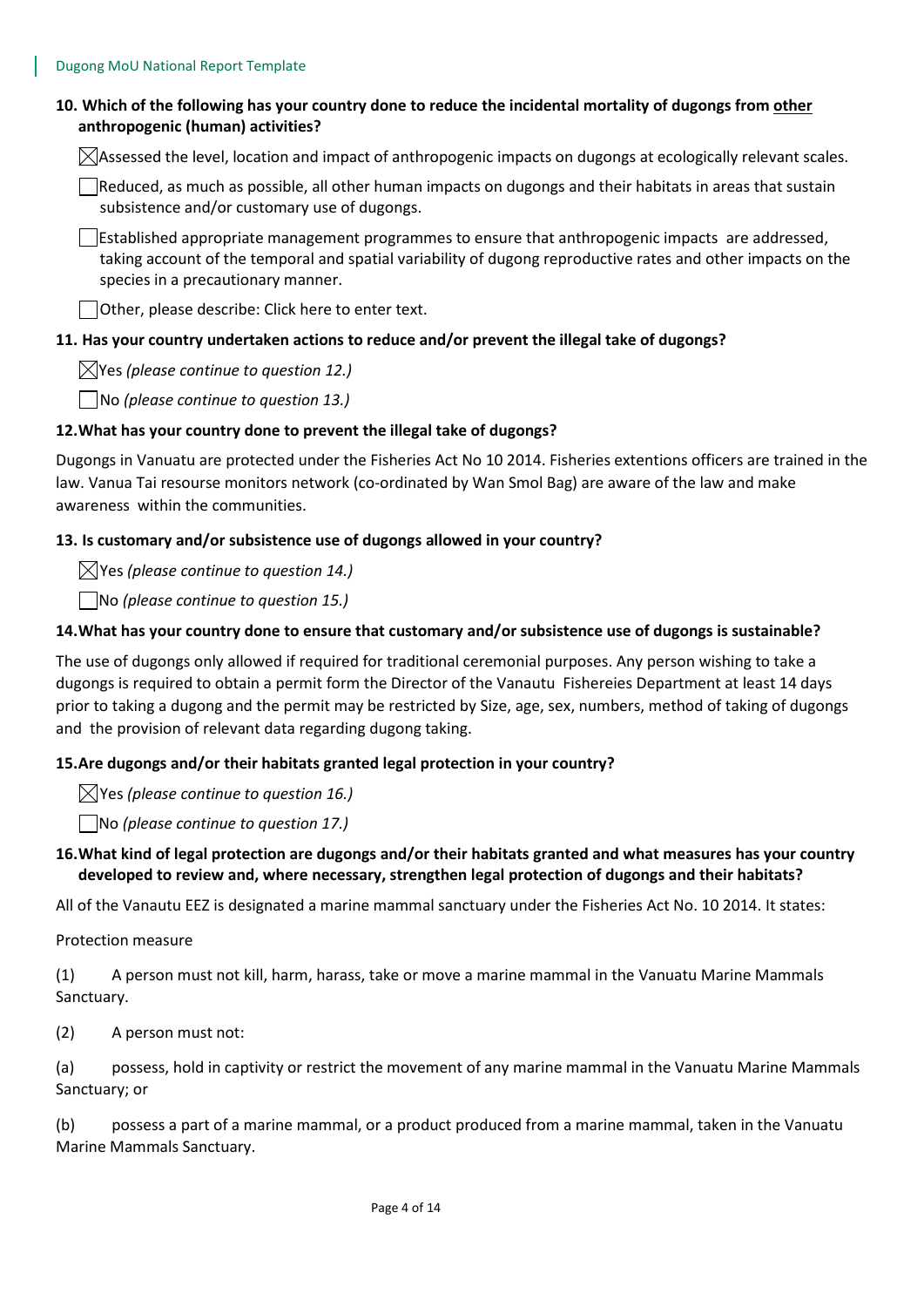#### Dugong MoU National Report Template

(3) Until the contrary is proved all marine mammals, marine mammal parts and marine mammal products found in the possession of a person in Vanuatu are presumed to have been taken in the Vanuatu Marine Mammals Sanctuary.

(4) A person must not export from Vanuatu or facilitate the export from Vanuatu of any marine mammal, marine mammal part or marine mammal product.

(5) A person must not import into Vanuatu or facilitate the importation into Vanuatu of any marine mammal, marine mammal part, or marine mammal product.

(6) To avoid doubt, despite this section, whale vomit or ambergris is not taken to be a marine mammal part or marine mammal product.

(7) A person who contravenes subsection (1), (2), (4) or (5), commits an offence punishable on conviction by a fine not exceeding VT50,000,000 or by a term of imprisonment of not more than 2 years, or both.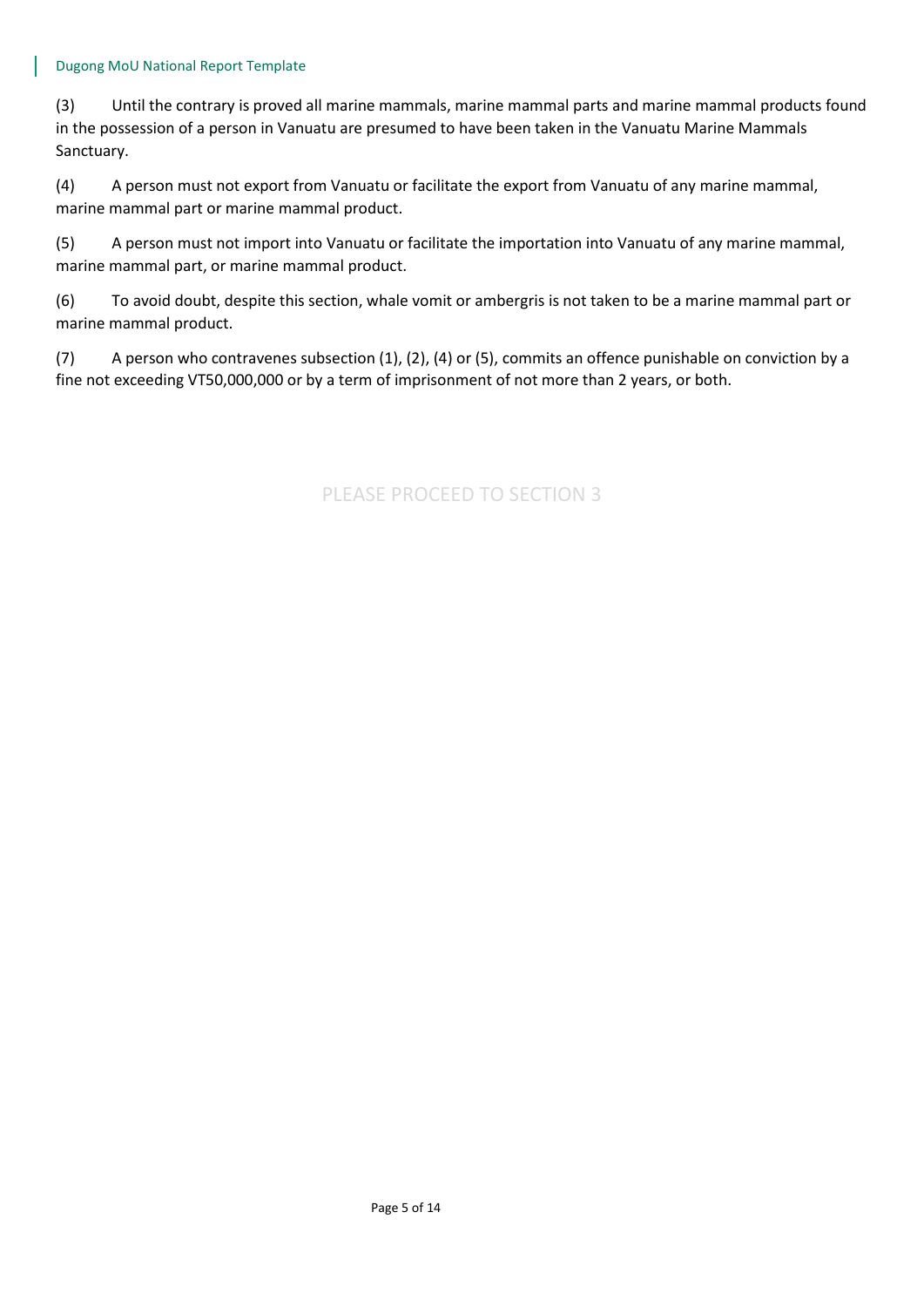# Section 3: Dugong habitats

*Questions in Section 3 address the following objectives and actions of the Dugong MOU Conservation and Management Plan:* 

- *Objective 3: Protect, conserve and manage habitats for dugong*
	- o *3.2 Protect dugong habitats*
	- o *3.3 Actions to address habitat loss*
	- o *3.4 Degraded dugong habitats*

#### **17. Which of the following has your country done to protect and conserve dugong habitats (such as seagrasses)?**

 $\boxtimes$  Designated and managed protected/conservation areas, sanctuaries or temporary exclusion zones in areas of critical habitat, or took other measures (e.g. modification of fishing gear, banning destructive fishing practices, restrictions on vessel traffic) to remove threats to such areas and involving the local community as much as possible.

 $\Box$  Developed incentives for adequate protection of areas of critical habitat outside protected areas.

 $\boxtimes$ Considered protecting dugong habitats as part of ecosystem based management (e.g., networks of marine protected areas).

 $\boxtimes$  Assessed the environmental impact of marine and coastal development and other human activities on dugong populations and their habitats.

 $\Box$  Monitored and promoted the protection of water quality from land-based and maritime pollution, including marine debris, which may adversely affect dugongs and their habitats.

 $\boxtimes$  Strengthened the application of existing bans on the use of poisonous chemicals and explosives in the exploitation of marine resources.

 $\Box$ Other, please describe: There are three current projects to identify important areas of seagrass habitat and to map the areas to asssit with marine spacial planning.

#### **18. Which of the following has your country done to address current degradation, and to reduce the risk of future degradation of dugong habitats (such as seagrasses)?**

 $\Box$ Identified and enhanced recovery of degraded seagrass habitats used by dugongs.

 $\Box$  Identified and enhanced recovery of degraded mangrove and coral reef habitats used by dugongs.

Undertook measures to restore degraded habitats.

Other, please describe: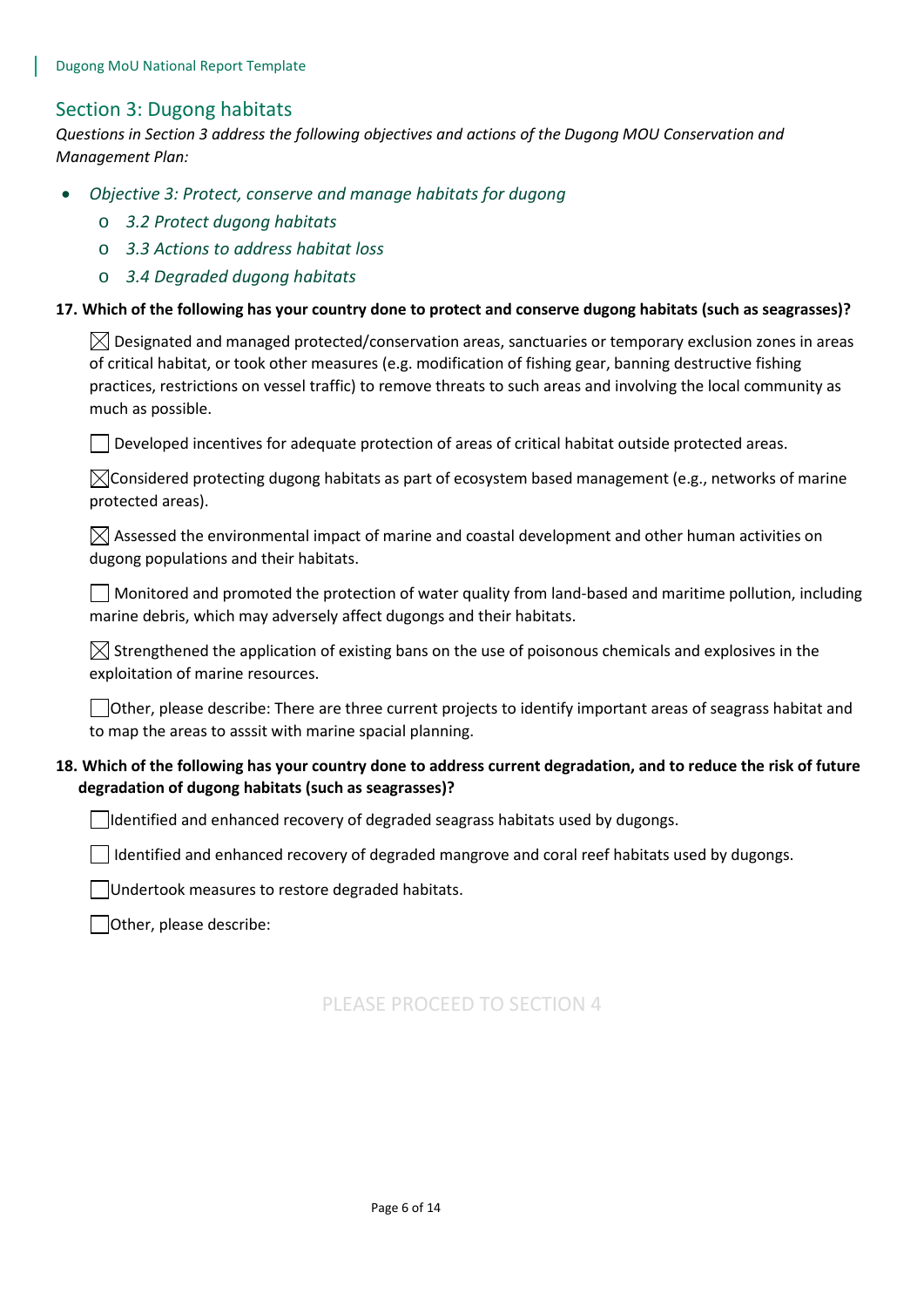# Section 4: Research and Monitoring

*Questions in Section 4 address the following objectives and actions of the Dugong MOU Conservation and Management Plan:* 

- *Objective 2. Improve understanding through research and monitoring* 
	- o *2.1 Dugong Populations and Habitats*
	- o *2.2 Dugong Research*
	- o *2.3 Data Collection and Analysis*
- *Objective 3: Protect, conserve and manage habitats for dugong*
	- o *3.1 Dugong Habitat Mapping*
- *Objective 4: Improve understanding of dugong habitats through research and monitoring*
	- o *4.1 Research of Habitats*

# **19.What has your country done to determine the distribution and abundance of dugong populations to provide a base for future conservation efforts and actions?**

An Areial survey and questionnair was conducted in 1988 to establish the distruibution of dugongs in Vanautu. Currently the CMS Dugongs catch / by-catch questionnaire is being conducted country wide as part of the GEFfunded Dugong and Seagrass Conservation Project.

#### **20.Which of the following has your country done to conduct research and monitoring into dugongs?**

 $\Box$ Initiated and/or continued long-term monitoring of priority dugong populations at appropriate spatial scales.

 $\Box$ Identified migratory routes through the use of techniques such as genetic studies and/or satellite tracking where appropriate.

 $\Box$  Carried out studies on dugong population dynamics and survival rates.

 $\boxtimes$ Promoted the use of traditional ecological knowledge in research and management studies, where possible.

Involved local communities in research and monitoring programmes, with training as required.

 $\Box$  Periodically reviewed and evaluated research and monitoring activities.

 $\boxtimes$  Identified and included priority research and monitoring needs in regional and sub-regional action plans.

 $\Box$  Conducted collaborative studies and monitoring of genetic identity, conservation status, migrations, and other biological and ecological aspects of dugongs.

Other, please describe: Click here to enter text.

#### **21. Does your country collect data on dugongs?**

 $\boxtimes$  Yes (please continue to question 22.)

No *(please continue to question 23.)*

#### **22.What kind of data does your country collect on dugongs and how is it analysed?**

During the current GEF-funded project data on dugong sightings has been collected. There are plans to continue to collect similar data going forward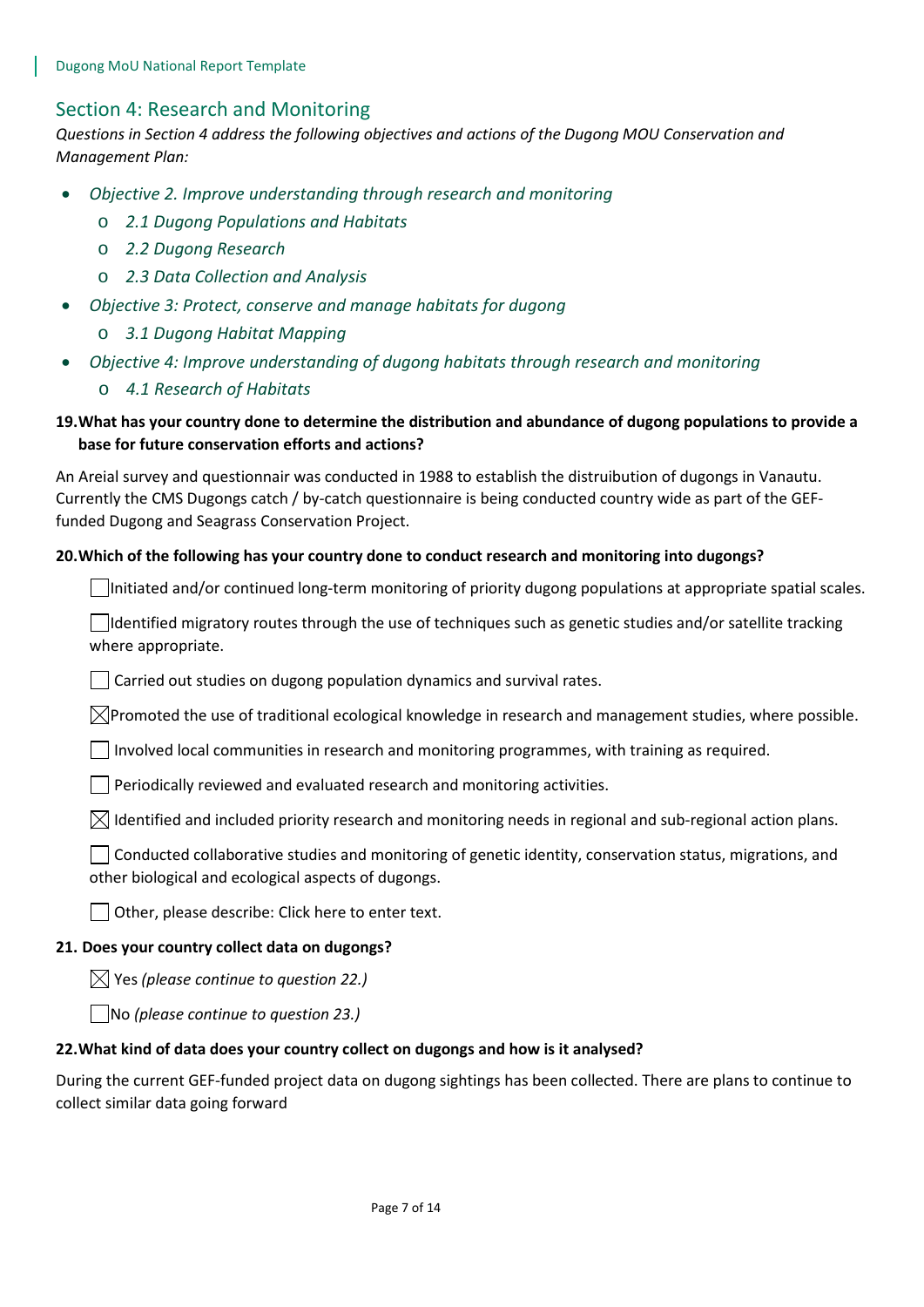| 23. Which of the following has your country done to conduct research and monitoring into important dugong |
|-----------------------------------------------------------------------------------------------------------|
| habitats (such as seagrasses)?                                                                            |

 $\Box$  Conducted baseline studies or gathered secondary information on dugong habitats using cost effective techniques where possible, including community-based monitoring.

Initiated and/or continued long-term monitoring of priority dugong habitats.

 $\Box$  Promoted the use of traditional ecological knowledge in research and management studies, where possible.

 $\Box$  Involved local communities in research and monitoring programmes with training as required.

Periodically reviewed and evaluated research and monitoring activities.

 $\boxtimes$  Identified and included priority research and monitoring needs in regional and sub-regional action plans.

Other, please describe: Click here to enter text.

# **24. Has your country undertaken any identification and mapping of important dugong habitats (such as seagrasses)?**

Yes *(please continue to question 25.)*

No *(please continue to question 26.)*

#### **25.What kind of identification and mapping of dugong habitats has your country undertaken?**

A map of dugong hotspots will be created with the results from the CMS duging catch / by-catch questionnaire survey currently being undertaken. There are current projects to map seagrass habitats .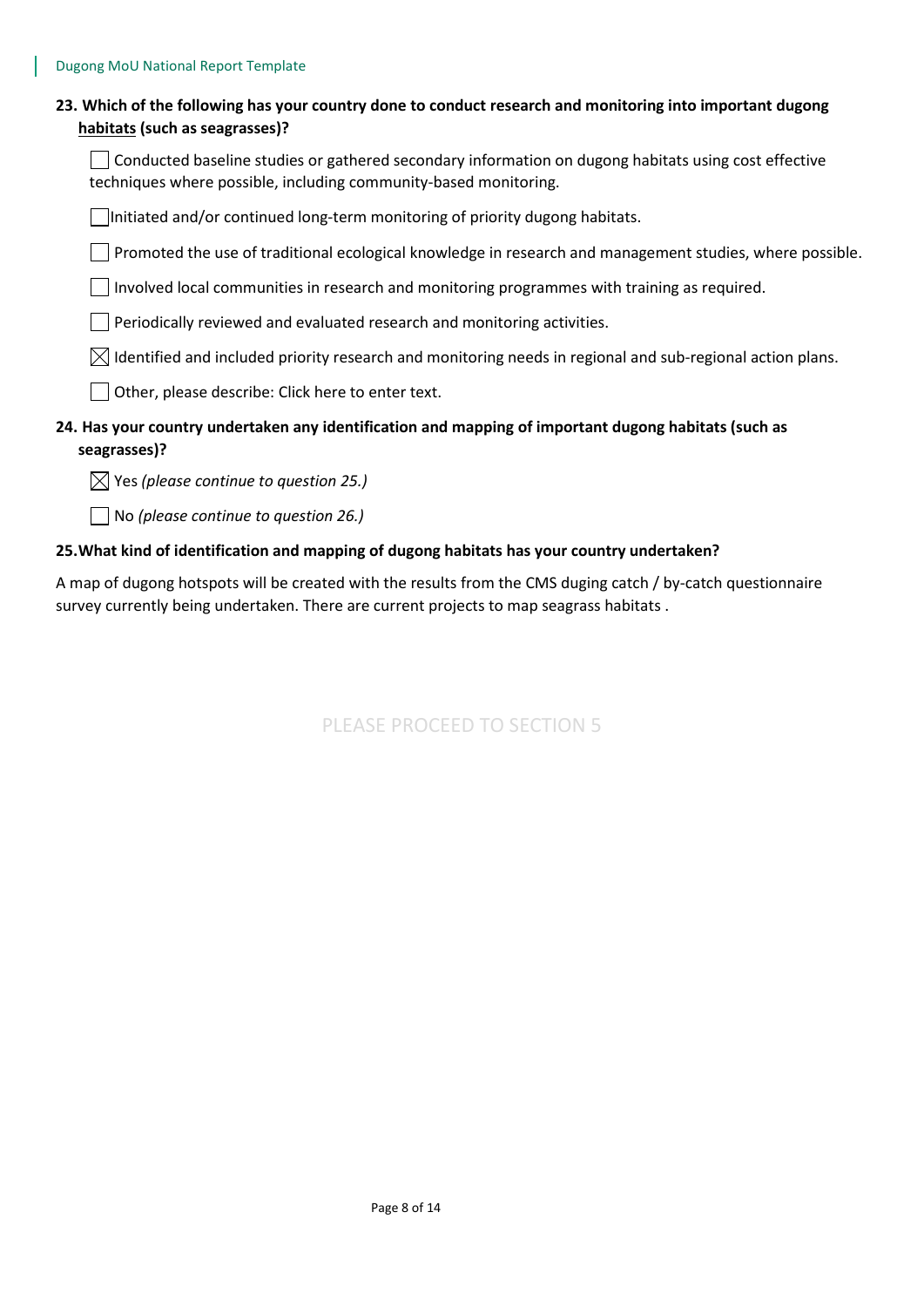# Section 5: Dugong conservation

*Questions in Section 5 address the following objectives and actions of the Dugong MOU Conservation and Management Plan:* 

- *Objective 5: Raise awareness of dugong conservation*
	- o *5.1 Information programmes*
	- o *5.2 Encourage local community participation*

# **26. Which of the following has your country done to establish education, awareness and information programmes?**

 $\boxtimes$  Collected, developed, coordinated and disseminated education materials (e.g. dedicated regional website).

| $\boxtimes$ Identified key persons/champions to help disseminate messages about the need to conserve dugongs and |  |  |  |
|------------------------------------------------------------------------------------------------------------------|--|--|--|
| their habitats.                                                                                                  |  |  |  |

 $\vert \ \vert$  Established community learning/information centres.

 $\Box$  Developed and implemented mass media information programmes.

Developed and conducted focused education and awareness programmes for target groups (e.g. policy makers, teachers, schools, fishing communities, subsistence and customary users, media).

 $\Box$  Encouraged the incorporation of dugong biology and conservation issues into school curricula.

 $\boxtimes$  Organised special events related to dugong conservation and biology (e.g. Dugong Day, Year of the Dugong, symposia, and community education workshops).

 $\Box$  Promoted public participation in conservation activities.

Involved stakeholders, including key policymakers, subsistence and customary users, and local communities in particular, in planning and implementation of conservation and management measures.

 $\boxtimes$  Encouraged the participation of government institutions, intergovernmental organisations, the private sector and the general community (e.g. students, volunteers, fishing communities, local communities) in research, conservation and management efforts.

 $\Box$  Implemented, where appropriate, incentive schemes to encourage public participation (e.g. T-shirts, public acknowledgement and certificates).

#### **27. What specifically has your country done to encourage local communities to actively participate in conservation efforts?**

Vanuatu paticipated in the SPREP year of the dugong in 2011, Vanuatu has allocated GEF 4-funding to the Dugong and Seagrass Conservation Project.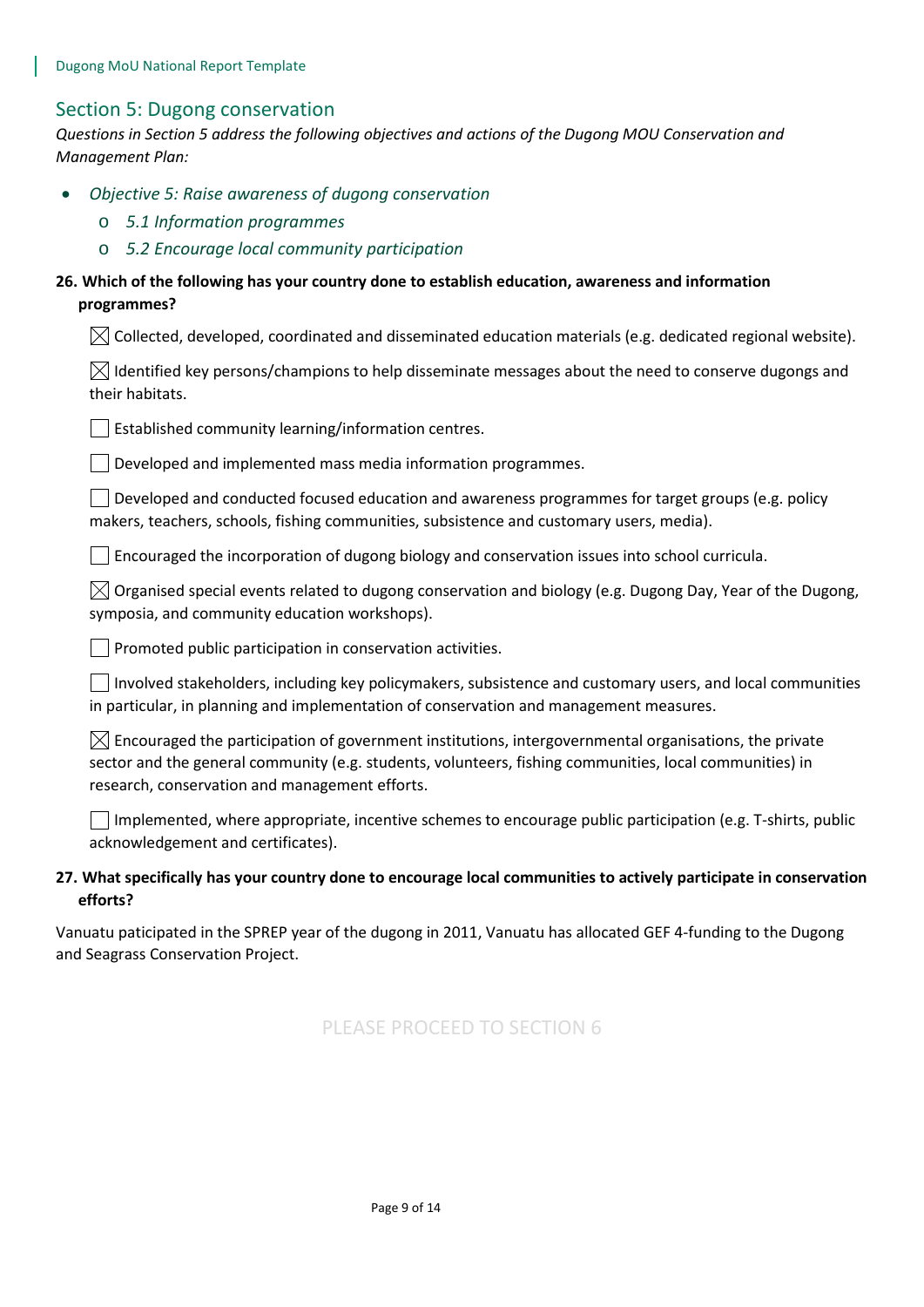# Section 6: Cooperation

*Questions in Section 6 address the following objectives and actions of the Dugong MOU Conservation and Management Plan:* 

- *Objective 6: Enhance national, regional and international cooperation*
	- o *6.1 Combat illegal trade*
	- o *6.2 Information exchange*
	- o *6.3 Improve coordination*
	- o *6.4 Database*
- *Objective 8: Improve legal protection of dugongs and their habitats*
	- o *8.1 Incorporation into national legislation*
- *Objective 9: Enhance national, regional and international cooperation on capacity building*
	- o *9.1 Promote capacity building*

# **28. Which of the following has your country done in order to collaborate with and assist Range States to combat illegal international trade of dugongs and dugong related products?**

Encouraged Signatory States, that have not already done so, to become Parties to the Convention on International Trade in Endangered Species of Wild Fauna and Flora (CITES).

 $\vert \ \vert$  Reviewed at a national level, compliance with obligations under CITES relating to illegal international trade in dugong parts or products.

 $\Box$  Facilitated better compliance with CITES through training of relevant authorities in cooperation with other Signatory States, the CITES Secretariat and other relevant organisations.

 $\vert \ \vert$  Identified routes of international illegal trade through monitoring, and sought cooperation to take action to prevent, deter and, where possible, eliminate it.

 $\Box$  Other, please describe: The international trade restrictions on Dugong were inluded in a national level CITES training program with national stakeholders

#### **29. What has your country done to work collaboratively with dugong Range States to combat illegal domestic and/or regional trade of dugongs and dugong related products?**

Dugongs are included on the list of threatened species in the draft Vanuatu specificed speices regulation legislation which will include domestic trade in these species of parts.

# **30.Which of the following has your country undertaken to cooperate in enforcement activities relating to the illegal trade of dugongs and dugong related products?**

 $\Box$  Exchanged and discussed information on compliance and illegal trade issues at regular intervals, such as through annual reporting to the MOU Secretariat and at meetings of the Signatory States.

 $\vert \ \vert$  Identified, prevented, deterred and, where possible, eliminated domestic illegal trade through monitoring, implementation of legislation, identification of gaps in enforcement capabilities, and training of enforcement officers.

Other, please describe: Click here to enter text.

# **31. Which of the following has your country done to develop and implement mechanisms for effective exchange of information?**

 $\Box$  Identified and strengthened existing mechanisms for cooperation at the regional and sub-regional level.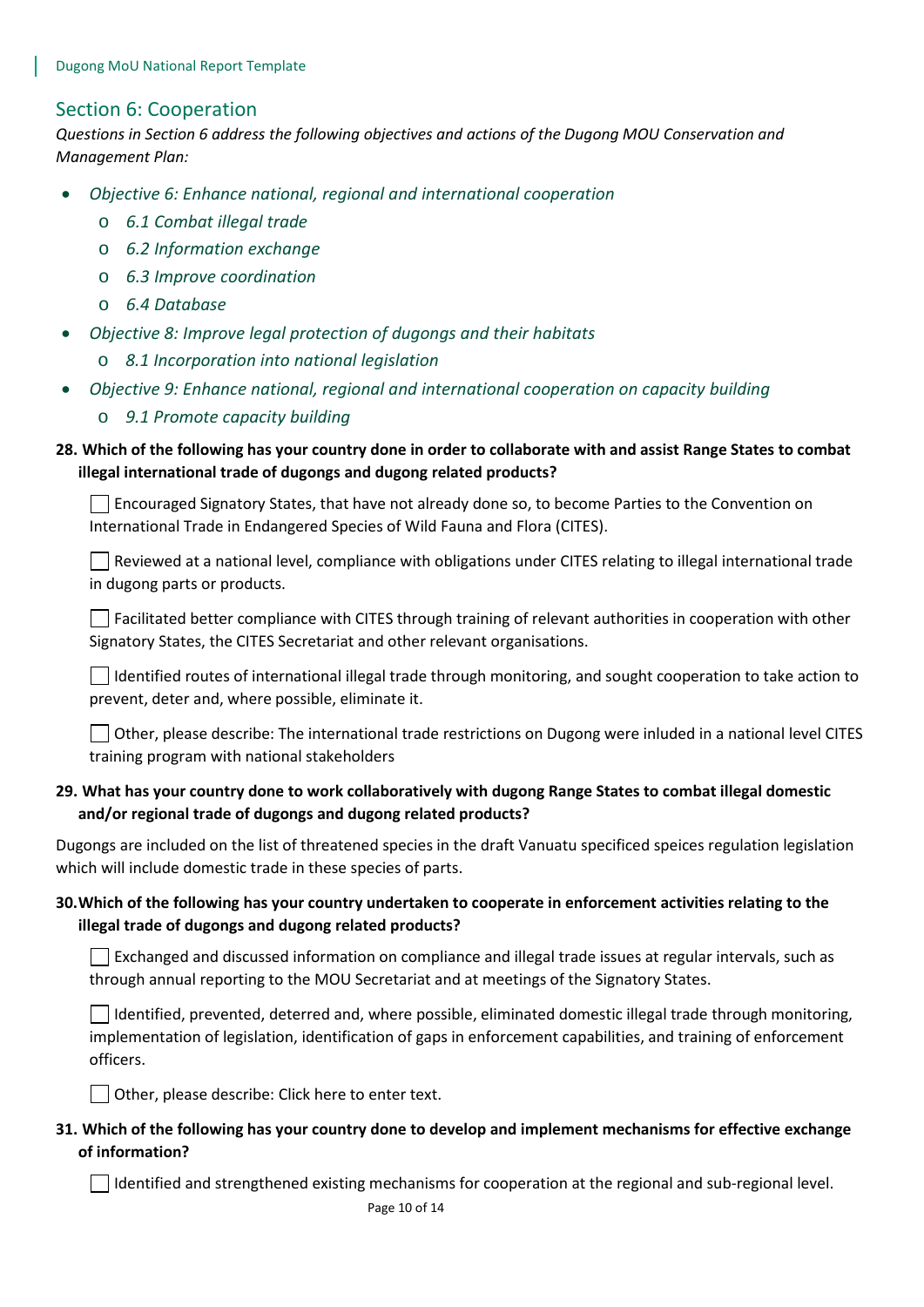#### Dugong MoU National Report Template

Developed a website and/or newsletter to facilitate networking and exchange of information.

 $\Box$  Developed a web-based information resource for dugong conservation (including data on populations, migration, on-going projects) based on the IUCN website.

 $\Box$  Regularly updated a directory of experts and organisations concerned with dugong conservation.

Developed networks for cooperative management of shared populations, within or across sub-regions, and where appropriate, formalise cooperative management arrangements.

| □ Cooperated where possible in the establishment of transboundary marine protected areas using ecological |  |
|-----------------------------------------------------------------------------------------------------------|--|
| rather than political boundaries.                                                                         |  |

 $\Box$  Developed a streamlined format for reporting and exchanging information (through the MOU Secretariat and among Signatory States) on the state of dugong conservation at the national level.

 $\Box$  Encouraged Signatory States to become contracting parties to global fisheries agreements such as the UN Fish Stocks Agreement (1995) and the FAO Compliance Agreement (1993) and to implement the FAO Code of Conduct for Responsible Fisheries (1995).

 $\boxtimes$  Established relationships with regional fisheries bodies with a view to obtaining data on incidental capture and encourage them to adopt dugong conservation measure within Exclusive Economic Zones (EEZ) and territorial waters.

 $\vert \ \vert$  Determined the most appropriate methods for information and expertise among nations, scientific institutions, non-governmental and international organisations, in order to develop and implement best practice approaches to the conservation of dugongs and their habitats.

 $\vert\,\,\,\vert$  Exchanged at regular intervals scientific and technical information and expertise among nations, scientific institutions, non-governmental and international organisations, in order to develop and implement best practice approaches to conservation of dugongs and their habitats.

Disseminated traditional knowledge on dugongs, their habitats and traditional practices for conservation and management in a culturally appropriate manner.

 $\Box$  Updated data on dugong populations of regional interest on a regular basis (e.g. country status reports).

Other, please describe: Click here to enter text.

#### **32. Which of the following has your country done to improve coordination among government and nongovernment sectors and communities in the conservation of dugongs and their habitats?**

 $\Box$  Reviewed the roles and responsibilities of government agencies related to the conservation and management of dugongs and their habitats.

 $\boxtimes$  Designated a lead agency responsible for coordinating national dugong conservation and management policy.

 $\boxtimes$  Identified non-governmental organisations with an interest in dugong conservation and management.

 $\boxtimes$  Encouraged cooperation within and among government and non-government sectors, including through the development and/or strengthening of national networks.

 $\Box$  Other, please describe: Click here to enter text.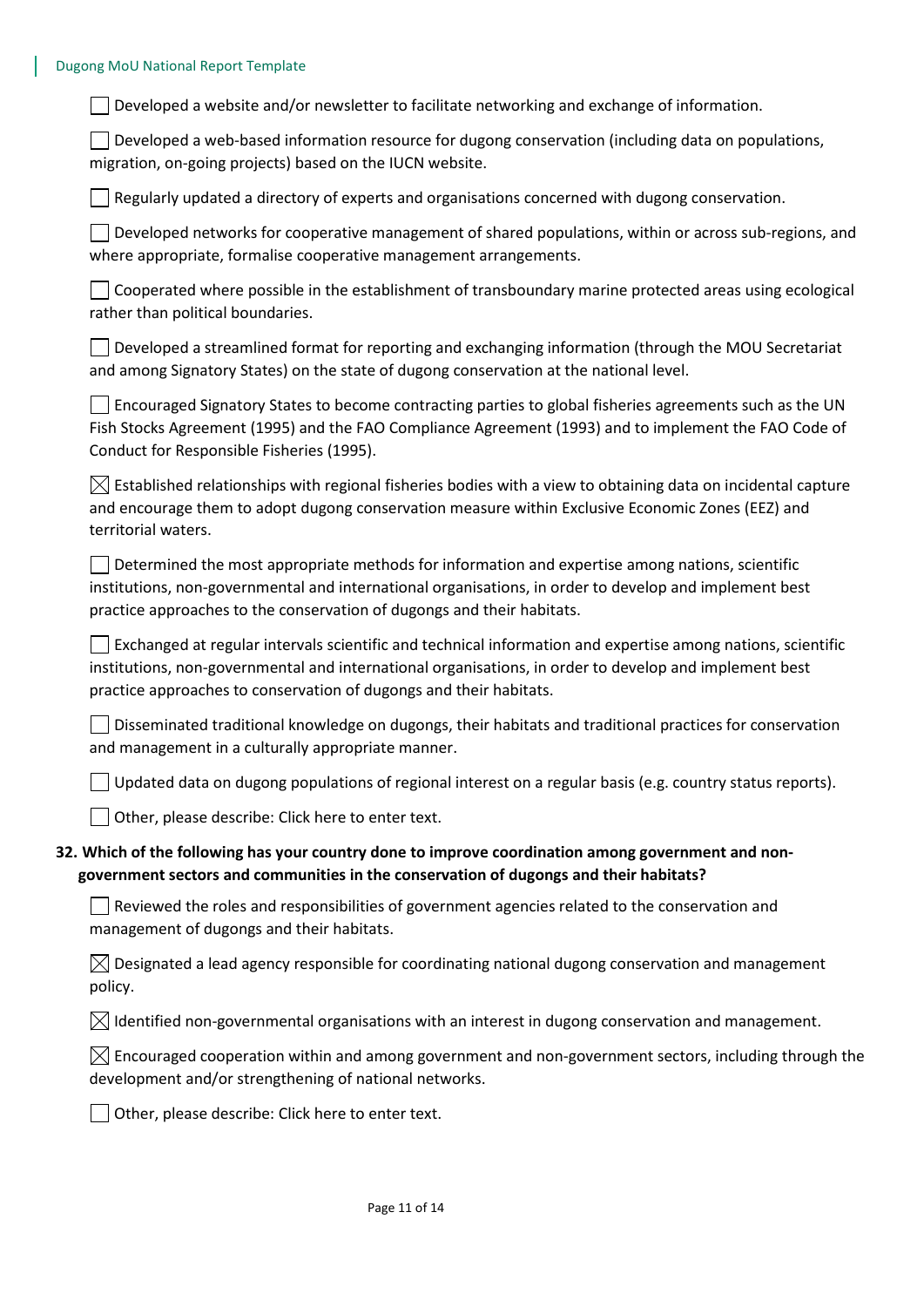| 33. What has your country done to develop and implement a regional database of relevant information in relation |
|-----------------------------------------------------------------------------------------------------------------|
| to dugong conservation and management?                                                                          |

Click here to enter text. See CMP Annex 1 for examples of measures/actions.

# **34.Which of the following has your country done to encourage Range/Signatory States to incorporate dugong and habitat conservation and protection measures into national legislation?**

Encouraged MOU Signatory States that have not already done so to become Parties to the Convention on Migratory Species (CMS).

 $\Box$  Encouraged the establishment of legislation to protect dugongs and their habitats while recognising existing traditional management systems.

 $\Box$  Reviewed domestic policies and laws to address gaps or impediments to dugong conservation.

 $\vert \ \vert$  Ensured corporate sanctions for harming dugongs or destroying habitat.

 $\Box$  Trained law enforcement authorities.

 $\Box$  Raised public awareness to boost surveillance for reporting of illegal activities.

 $\Box$  Other, please describe: Click here to enter text.

# **35. Which of the following has your country done to promote capacity building at all levels to strengthen conservation measures?**

 $\Box$  Identified needs for capacity-building in terms of human resources, knowledge and facilities.

**Provided and/or coordinated training (e.g. through workshops) in conservation and management techniques** for dugongs and their habitats to relevant agencies, individuals and local communities.

 $\boxtimes$  Developed partnerships with universities, research institutions, non-government organisations, training bodies and other relevant organisations to support capacity building initiatives.

Identified, assessed, developed and implemented training programmes for local communities, nongovernment organisations, community-based organisations, media, enforcement officers, policy makers, law makers and decision makers.

| $\Box$ Enhanced capacity at all levels to develop and undertake joint research programmes on dugong and their |  |
|---------------------------------------------------------------------------------------------------------------|--|
| habitats.                                                                                                     |  |

Organised forums (local, national and regional as appropriate) with the involvement of all relevant stakeholders to enable knowledge sharing and capacity building.

 $\Box$  Provided training on development, implementation and monitoring of community rehabilitation programmes.

Supported local communities and relevant national organisations with necessary basic equipment and facilities to enable protection, conservation and management of dugong and their habitats.

 $\vert \ \vert$  Other, please describe: Click here to enter text.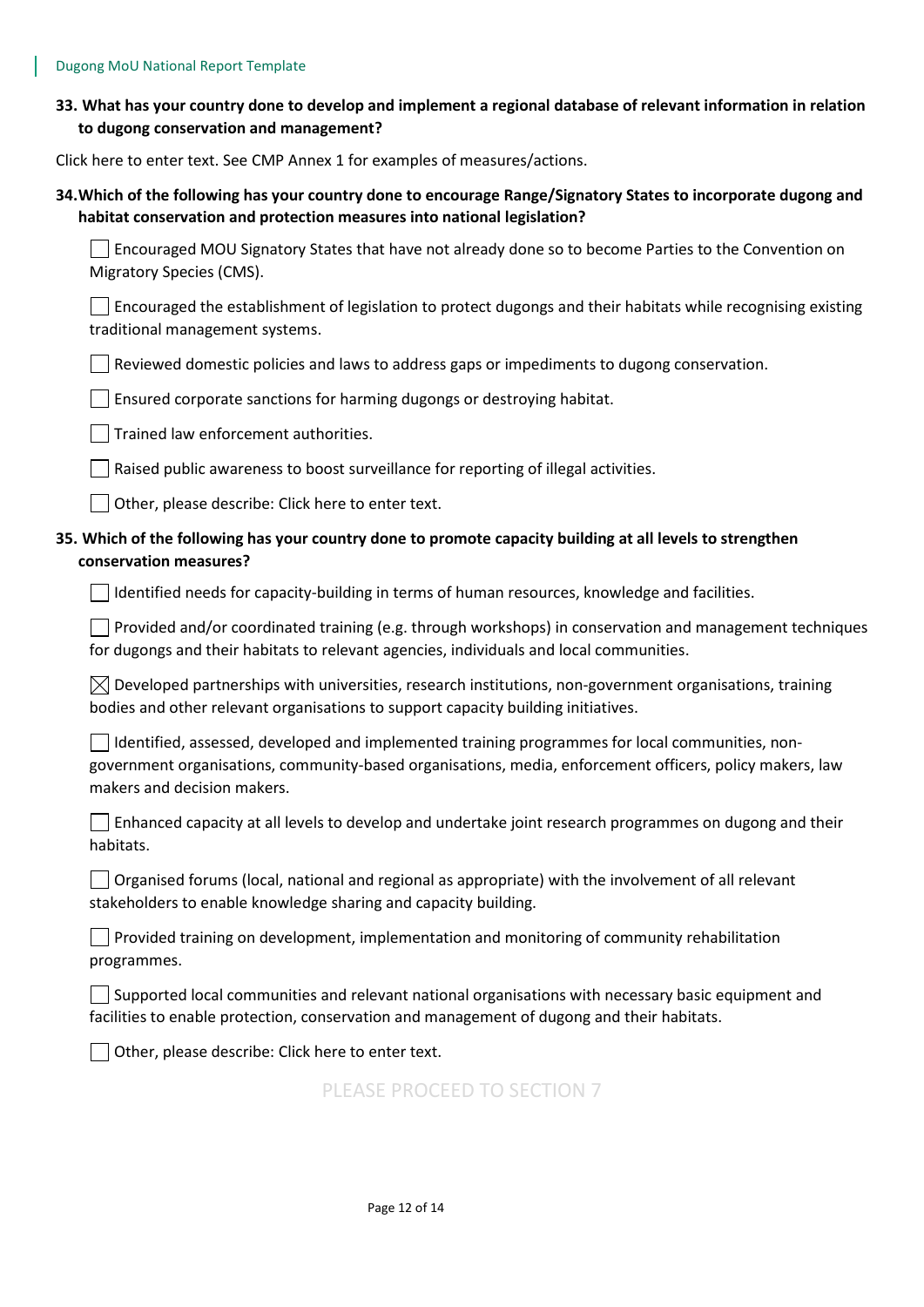# Section 7: Implementation of the MOU

*Questions in Section 7 address the following objectives and actions of the Dugong MOU Conservation and Management Plan:* 

- *Objective 7: Promote implementation of the MOU*
	- o *7.1 Encourage participation in the MOU*
	- o *7.2 Support the Secretariat*
	- o *7.3 Seek resources*
	- o *7.4 Synergies with other conventions*

#### **36. Which of the following has your country done to encourage all Range States to participate in the MOU and its conservation and management activities?**

 $\Box$  Encouraged non-Signatory States to sign the MOU.

 $\vert\,\,\vert$  Arranged regional and sub-regional workshops involving non-Signatory States to raise awareness of the MOU.

 $\Box$  Other, please describe: Click here to enter text.

**37. What, if anything, has your country done to support the Dugong MOU Secretariat to ensure the objectives of the CMP are met?** 

Click here to enter text. See CMP Annex 1 for examples of measures/actions.

#### **38.Which of the following actions has your country undertaken to seek resources that support the implementation of the Dugong MOU (at either a national or international level)?**

 $\Box$  Prioritised conservation and management activities for funding.

 $\boxtimes$  Explored funding options with governments and other donors (such as the Asian Development Bank, World Bank, UNDP, European Union, UNEP, GEF).

 $\Box$  Solicited funding and other contributions from industries that have impacts on dugongs and their habitats (e.g. fisheries, tourism, oil industry, real estate).

Explored international funding support and other incentives for Signatory States that effectively manage populations.

Other, please describe: Click here to enter text.

# **39.What, if anything, has your country done to create links and develop synergies with other relevant regional conservation conventions, MOUs and agreements?**

Dugong conservation are covered in Vanuatu National Biodiversity Stratergy and Action Plan which is an national obligation under UNCBD to which Vanautu is party.